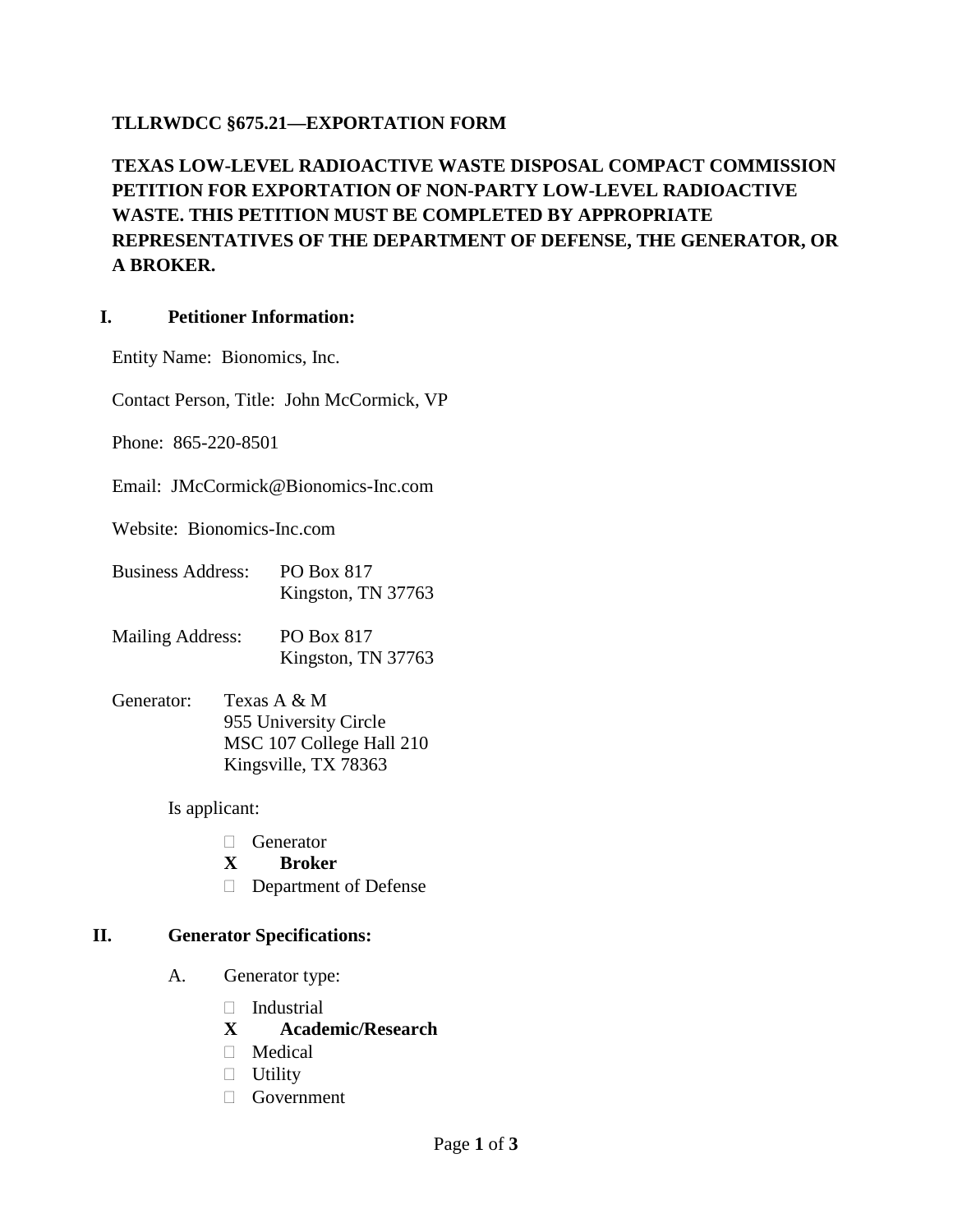## **III. Export Permit Period: August 31 to December 31, 2016**

#### **IV. Waste proposed for exportation:**

Waste Volume (Cubic Feet): 20 ft3 approximately 100 pounds

Waste Radioactivity (Curies): less than 1.0 mCi

Waste Classification:

#### **X Class A,**

- Class B, and/or
- □ Class C

Name and Location of Proposed Treatment and /or Disposal Facility:

Energy Solutions Oak Ridge, TN for Incineration

Approximate Date of Proposed Exportation (if known): unknown

Waste Description: Dry Solid Waste

This facility does not have a compactor to eliminate the void spaces and reduce the volume of the waste. It would be difficult, time consuming and potentially hazardous to hand compact the waste into drums in order for the waste to be acceptable for disposal at the WCS site. WCS cannot accept waste in other than metal containers and the waste is in cardboard boxes. This waste will be sent to Energy Solution in Tennessee for incineration with final burial of any resultant ash in Utah.

## **Compliance**

Does Petitioner have any unresolved violation(s), complaint(s), unpaid fee(s), or past due report(s) with the Texas Low-Level Radioactive Waste Disposal Compact Commission?

## **X No.**

□ Yes. Please explain and attach applicable documents.

Does Petitioner have any unresolved violation(s), complaint(s), unpaid fee(s), or past due reports associated with radioactive waste receipt, storage, handling, management, processing, or transportation pending with any other regulatory agency with jurisdiction to regulate radioactive material including, without limitation, the Texas Commission on Environmental Quality (TCEQ)?

# **X No**.

□ Yes. Please explain and attach applicable documents.